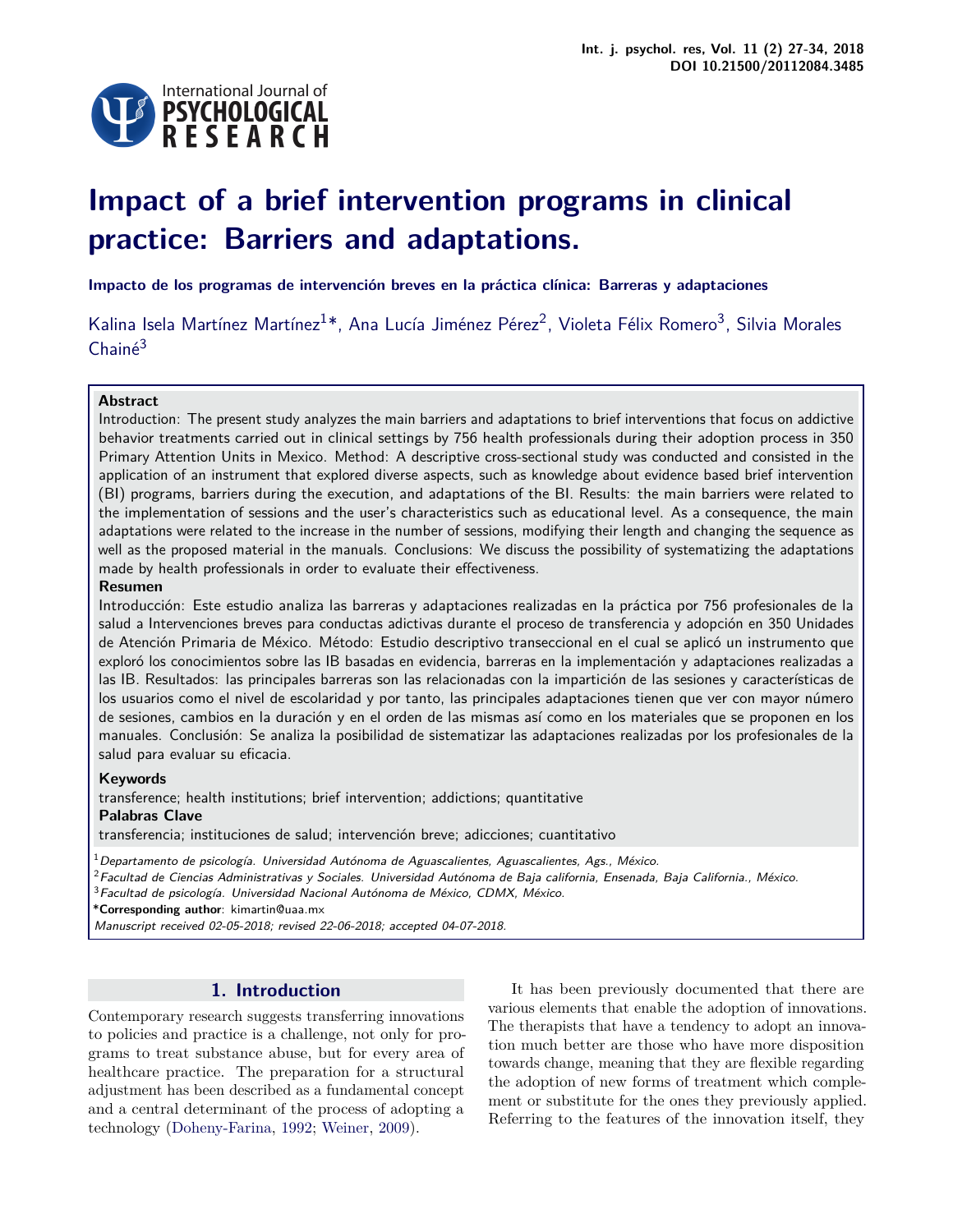are more easily adopted when they are perceived to be simple, compatible to the necessities and demands of the attention, and capable of generating short-term results.

The adoption of brief interventions (BI's) for substance abuse in clinical scenarios is a task that still unfinished due to barriers of diverse nature [\(Martínez-](#page-6-1)[Martínez, Icaza, & Elena,](#page-6-1) [2013\)](#page-6-1). A recent qualitative study reported three types of barriers for the adoption of BIs: 1) Institutional barriers related to bureaucratic and institutional demands; 2) Therapist barriers related to the lack of knowledge about the theoretical basis of the interventions; 3) User barriers related to the disparity between the characteristics of the users that request services and those with whom the BI was initially validated [\(Martínez-Martínez, Trejo, Yolanda, Echeverría](#page-6-2) [San Vicente, & Medina-Mora,](#page-6-2) [2016\)](#page-6-2).

One of the first studies completed in Mexico about technology transfer [\(Horigian et al.,](#page-6-3) [2016\)](#page-6-3), evaluated the willingness to adopt evidence-based practices (EBP) from therapists specializing in substance abuse within the recent Mexican Network of Clinical Trials constituted by seven ambulatory treatment centers. In this paper, the author also analyzed the work characteristics, current practices and frequency of use of technologies for diagnosis and treatment of substance abuse, as well as the attitudes and barriers towards the technology's implementation. The results demonstrated that healthcare personnel are more willing to adopt Cognitive Behavioral Therapy (83.3%) and that the main barriers identified were not having enough clinic practitioners, the lack of resources to pay highly trained personnel and insufficient psychiatric and medical support [\(Horigian et al.,](#page-6-3) [2016\)](#page-6-3).

The analysis of the barriers for the adoption of evidencebased programs has allowed a better approach with the institutions and healthcare professionals who work with populations that reported high drug consumption and negative consequences associated with consumption. Nonetheless, beyond these barriers, it is necessary to investigate the solutions proposed to them and the adaptations made to the programs in order to facilitate and optimize the adoption process of evidence-based interventions, such as the case of the Brief Interventions (BI's) disseminated since 2005 in Mexico by the National Council for Addictions [\(CONADIC,](#page-6-4) [2008\)](#page-6-4) to 350 primary attention units (UNEME CAPA) of the country. In these centers, BI's are applied regularly by healthcare practitioners to treat drug consumers. Therefore, the objective of the present study was to identify the main barriers and adaptations made to brief intervention programs by healthcare professionals in their practice during the process of adoption of the 350 primary attention units (UNEME CAPAs).

# **2. Method**

#### **2.1 Participants**

The study was conducted with 756 employees of the 350 Primary Care Centers for Addictions, from all entities of the country who agreed to collaborate by using an on-line platform. 75% of participants were female. The average age was 35 years old  $(SD = 6.64)$ . Data about their professional experience showed that participants had 9 years of clinical practice on average  $(SD = 5.57)$ and from those years, six in the field of addiction treatment. 83% worked as therapists in the institution, 11.3% represented the coordinators and 5.3% were directors; all were professionals in the field of psychology.

#### **2.2 Instrument**

The instrument contains 31 dichotomic items and measures aspects such as: a) identity data, b) characteristics of the BI, c) information about the BI, d) knowledge of evidence-based BI's, e) evaluation of BI programs, f) barriers to the implementation of BI's, g) adaptations to BI programs, and h) therapist's perception of IB programs. The instrument was submitted to judge evaluation. Since the instrument was programmed in Moodle, the answers could be exported from a database without displaying any feedback or score to the participants.

# **2.3 Procedure**

A descriptive cross-sectional study was conducted, with the objective of characterizing the professionals precisely as well as the barriers they encountered and the adaptations they made to the BI's.

Due to the large number of participants in the study, they were divided in groups of thirty and assigned to an advisor, who was in charge of sending them the information required for logging into the platform and the instructions needed to fill out the questionnaire. Once each participant had a username and a password assigned, they could access the questionnaire, which had the option of being answered in one or, as mentioned before, in various sessions

In addition to sending the information to the participants, the group of advisors was also in charge of logging in to the platform every day during the week that the questionnaire was available, to encourage participation, verify the progress of the participants and respond to any doubts in case they appeared to have them, as well as encouraging participation.

A descriptive analysis was performed with SPSS version 24. To identify the main barriers reported by the therapists for the implementation of BI's, they were classified into six groups:

- Barriers for the application of BI.
- Barriers related to practitioner's training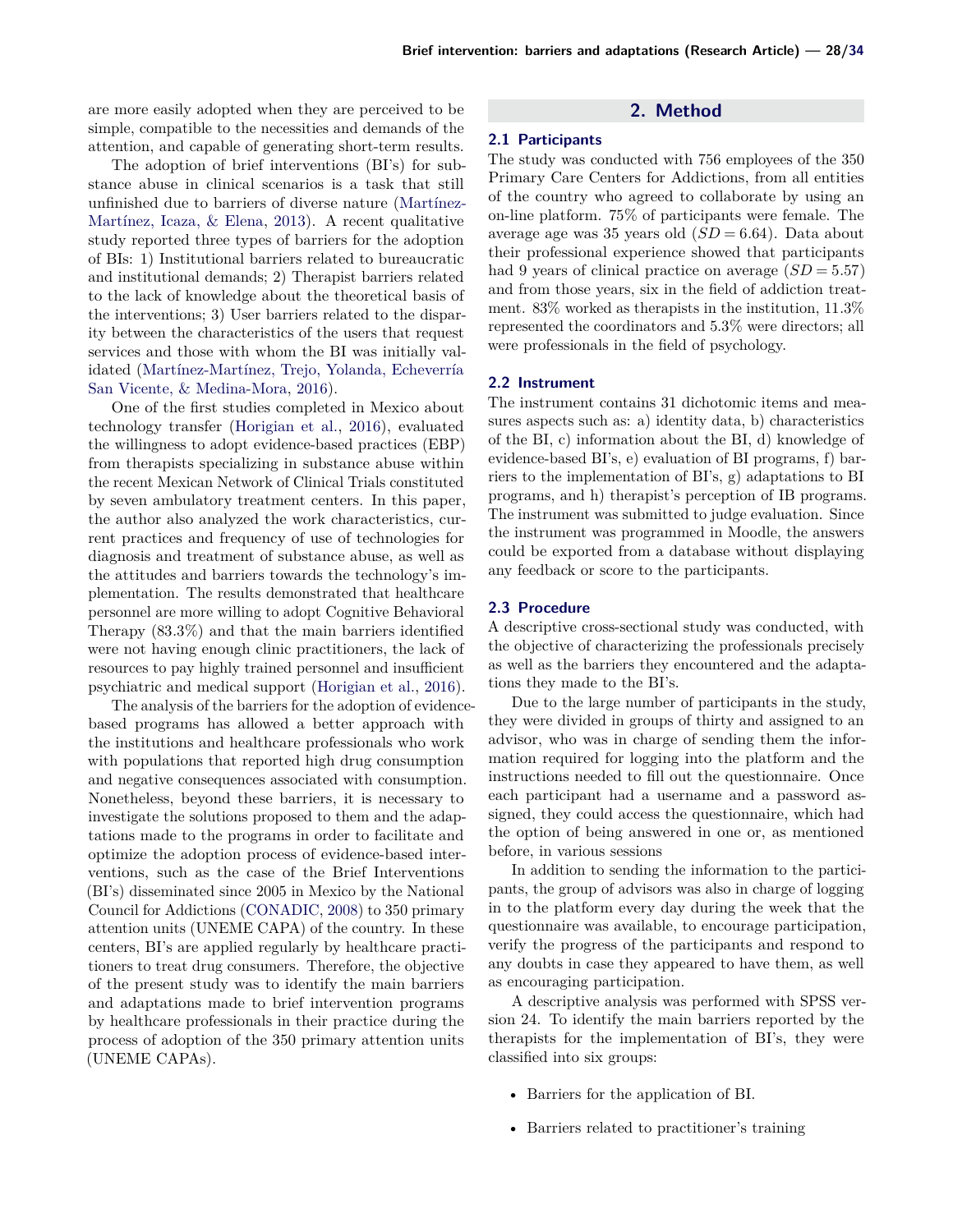- Barriers related to material resources.
- Barriers related to human resources.
- Barriers related to the manuals.
- Barriers related to the users.

From the barriers mentioned above, each participant could select more than one.

The adaptations made by therapists to the treatments were also analyzed, based on these criteria: objective modifications and number and duration of the sessions. Subsequently, the relation between the barriers reported by participants and the number of adaptations they applied to brief intervention programs was analyzed by performing a Pearson correlation coefficient. A cluster analysis was applied to identify the characteristic of the therapists that may affect the application of the programs.

To identify the adaptations made by therapists is a first step towards recognizing the adherence or lack thereof to the BI's, and also to recognize the necessities for interventions identified by the therapists. This work did not measure if these changes modify the effectiveness of the BI's; this will be done in a following research project which will incorporate the most important adaptations in a clinical guide that will allow therapists to make decisions about the type of intervention, an its duration, objectives, etc.

#### **3. Results**

As a first step, the preferred theoretical approach was analyzed. 73% reported having a cognitivist-behavioral perspective, followed by those who reported applying a psychodynamic method (6.2%) and systemic family therapy (4.8%). The rest of the participants classify themselves as using other approaches such as gestalt therapy, humanism and behavioral therapy.

The main barriers reported by the participants were related to the application of the program and the characteristics of the users. Related to these, the difficulties had to do with the amount of time taken to conduct an evaluation of the problem and the number of tasks assigned to the users. In relation to user's barriers, professionals reported: failure to complete their tasks, problems reading and writing (basic aspects of the whole program's application) and issues in arriving to the center. Another barrier found, was that less than 50% of the professionals received training about intervention programs.

The main barriers related to materials point to the lack of materials and the difficulty of their contents, which proved to be a disadvantage for user comprehension. It is important to mention that therapists also report not applying the treatment completely as a barrier. Figure

[1](#page-3-0) shows the frequency of the barriers reported by the participants, by each type of barrier.

An aspect related to the lack of completeness of the treatment, are the adaptations done to the programs. Results showed that 25% of therapists modified the number of pre-established sessions in the program, adding several. 19% adjusted the duration of each session, which varied depending on institutional conditions or the severity of the problemat faced. A similar percentage made changes to the materials to adapt them to the user's needs. 15.6% modified the order proposed in the manuals for the application of each session and 13.9% included different techniques than the ones proposed in the manuals when implementing a BI, some of which generally do not correspond to a cognitivist-behavioral approach. Figure [2](#page-4-0) shows the percentages of diverse types of adaptations to the BI's.

Afterwards, the number of barriers reported by the therapists and the amount of adaptations made to the intervention during its application was analyzed and found to have a positive correlation of .430 ( $p = .000$ ).

For the conglomerate analysis, data from 620 participants was considered. These practiced their profession by implementing the treatment, while the rest of the interviewees did not apply BI's due to their positions at the moment of the study.

For the analysis, two groups were formed, with individuals with an average of 5.81 years and 6.96 years of experience respectively in the field of addiction treatment. Even though the difference does not seem significant, Figure [3](#page-4-1) shows that the participants from the second group reported a noteworthy increase in number of barriers and also of adaptations made during the implementation of the program.

Finally, other variables were also analyzed, including the theoretical approach used as reference by the therapists in their practice, and their perception of the utility and pertinence of the programs. However, there were no statistically significant differences in these cases.

#### **4. Discussion**

The present study sought to enable a closer approach with the therapists that implement BI in all the UNEME-CAPAs located in the country. A larger sample was used than previous related studies [\(Martínez-Martínez et al.,](#page-6-2) [2016\)](#page-6-2) with a quantitative design that would allow the identification of barriers and adaptations involved in the adoption of different brief intervention programs. This enables the guidance and decision making that researchers can make towards modifications of the BI, or for the reinforcement of training for therapists or supervision programs.

The main barriers are those related to the implementation of each session and the characteristics of the users, including educational level. Within implementation, the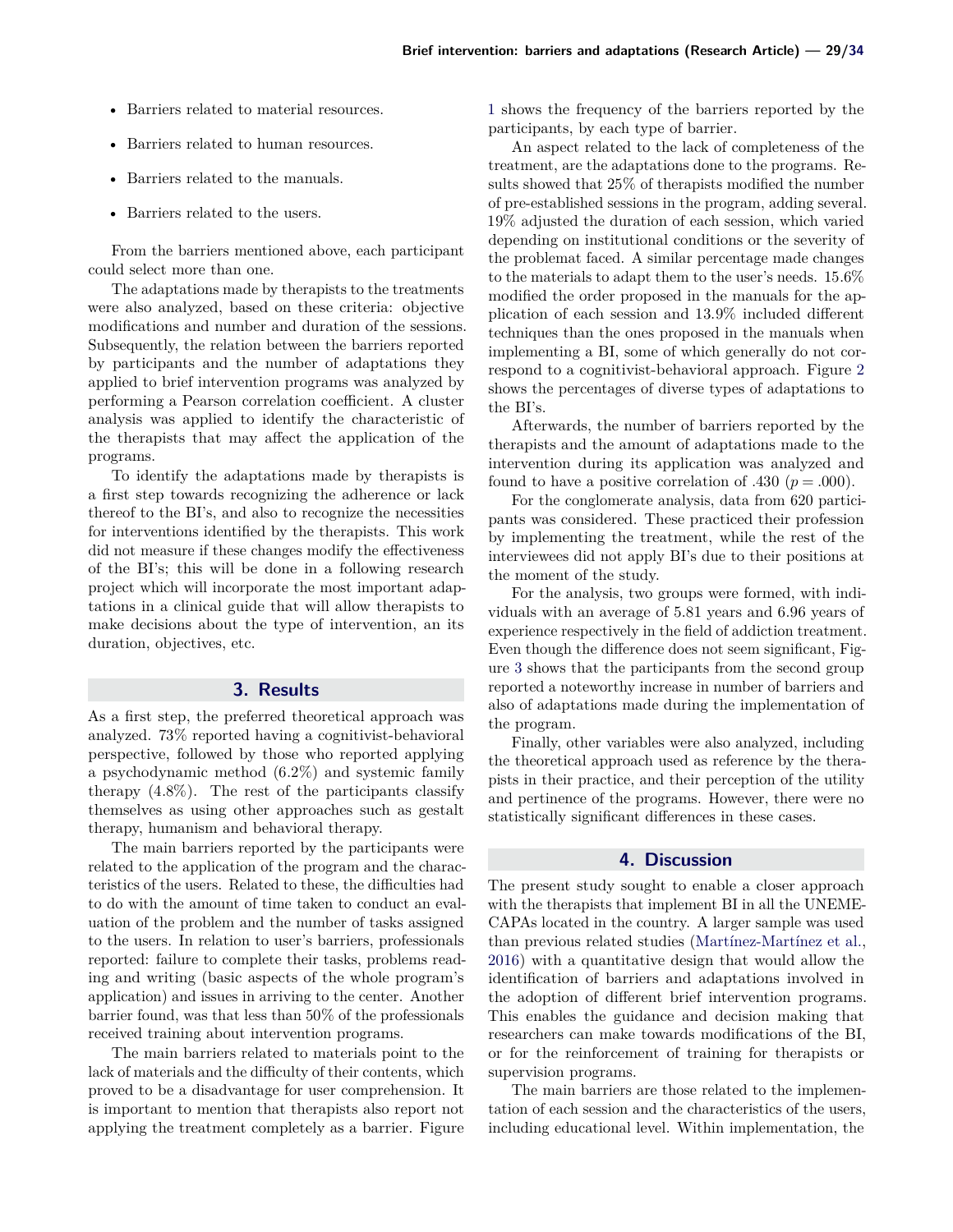<span id="page-3-0"></span>

*Figure 1.* Frecuency and types of the participants' barriers.

Note: Types and subtypes of barriers for the teaching of IBs. (upper left graph), training (upper right graph), material resources (left middle graph), human resources (right middle graph), manuals (lower left graph) and users (lower right graph), in relation to technology transfer, as reported by health professionals.

problems were related to the time it takes to do each evaluation as well as the number of tasks assigned to the users. Barriers related to the characteristics of the users as reported by therapists were that users do not complete the tasks assigned, that their low educational

level complicates reading and writing skills and finally, the user's difficulties in going to the center. These replicated results obtained previously [\(Martínez-Martínez et](#page-6-2) [al.,](#page-6-2) [2016\)](#page-6-2), which showed that the most common barriers mentioned were related to the users not matching the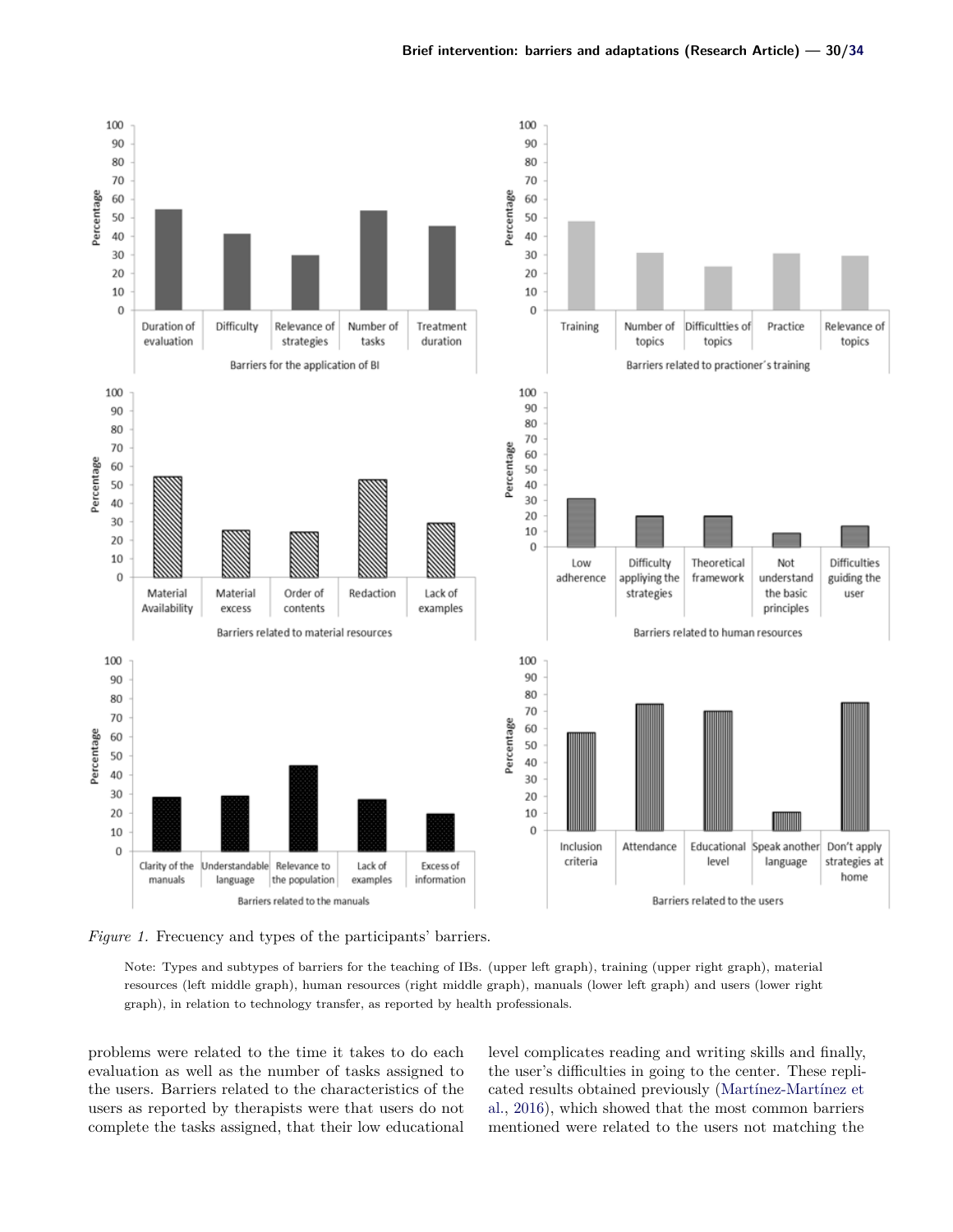<span id="page-4-0"></span>

<span id="page-4-1"></span>*Figure 2.* Percentage by type of adaptations made by the total of therapists to the brief intervention programs.



*Figure 3.* Percentage of barriers and adaptations made by the two groups of professionals identified in

the cluster analysis.

inclusion criteria from the evidence-based programs, that their problems were more complex, and finally that due to their educational level they struggled to understand and carry out the tasks of the sessions.

The main adaptations implemented were related to increasing the number of sessions, adjusting each session's duration and modifying the sequence, as well as with the materials that are proposed in the brief intervention manuals. According to the reported information from therapists, it seems that a strict application of the procedure derived from the manuals does not comply with the number of sessions. This may have to do with the

difficulty that therapists perceive when following a rigid procedure [\(Véliz,](#page-6-5) [2014\)](#page-6-5). Another possible explanation of the adaptations reported by healthcare professionals is related to the natural process of the implementation of these interventions, which derives from decisions made by clinicians before, during and after the application with the aim of properly treating individuals who consume substances.

The most important element to consider to avoid losing the effectiveness of an intervention adaptation is to perform a periodic evaluation that verifies whether the initial treatment is causing a change in consump-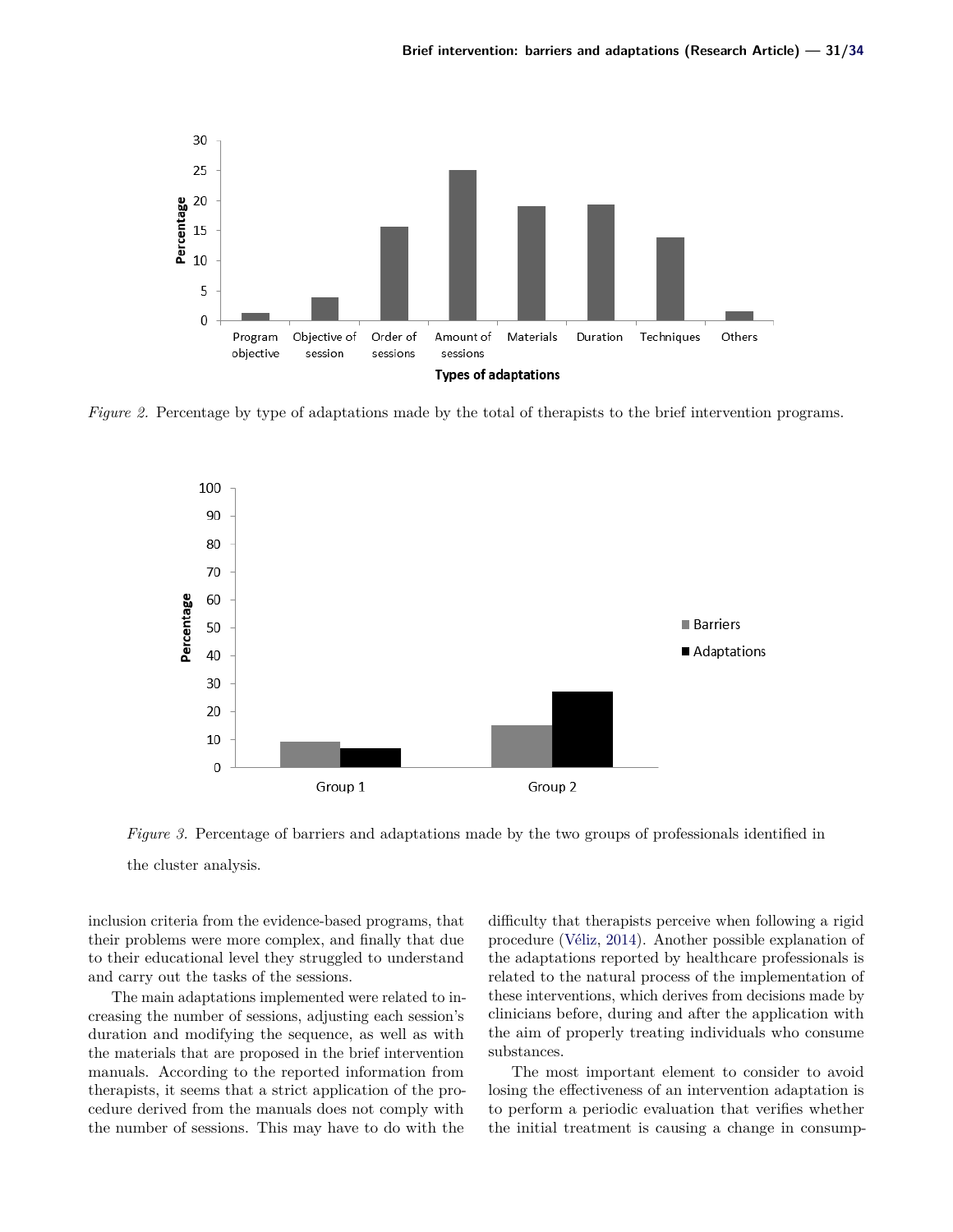tion behavior. Otherwise, adjustments in the procedure may occur several times during the intervention process [\(Weisz, Chu, & Polo,](#page-7-2) [2004\)](#page-7-2). In this sense, this research is a first step taken towards the identification of the elements that may influence the adoption and effectiveness of the BI.

The modification of the elements of the treatment through time is a natural and crucial process for multiple reasons, among them the increase in the effectiveness of treatment in achieving abstinence or reducing consumption [\(Bierman, Nix, Maples, & Murphy,](#page-6-6) [2006;](#page-6-6) [Marlowe et](#page-6-7) [al.,](#page-6-7) [2008\)](#page-6-7). As well as reducing costs, this avoids intensive and unnecessary treatment. The decision of when, why and how to implement an adaptation of the intervention must be based on evidence and clear criteria like the severity of the problem, the results obtained after an evaluation and the progress in behavioral change during the treatment [\(Weisz et al.,](#page-7-2) [2004\)](#page-7-2).

The above highlights the importance of the integrity of the treatment. In this sense, [Smith](#page-6-8) [\(2013\)](#page-6-8) proposes that focusing the training on the key components for behavioral modification allows the therapists to adopt them with flexibility in different scenarios and with diverse populations without altering their effectiveness. Besides training, another crucial element is supervision, since it identifies the difficulties and advances in implementation and guarantees the adoption of the interventions [\(Kelly,](#page-6-9) [Hegarty, Barry, Dyer, & Horgan,](#page-6-9) [2017;](#page-6-9) [Mihalic, Fagan,](#page-6-10) [& Argamaso,](#page-6-10) [2008;](#page-6-10) [Simpson,](#page-6-11) [2002\)](#page-6-11). Thus, studies that evaluate the efficiency of the treatments should include not only data on successful cases, but also those in which the intervention did not work, which might help the researchers to anticipate the difficulties in implementation.

The modification of treatment elements through time is a natural and crucial process for multiple reasons. Among these it allows an increase in the effectiveness of the treatment, and a reduction in consumption or even abstinence. Another reason is to reduce the use of resources by avoiding unnecessary intensive treatment. The decision of when, how and why to implement an adaptation of an intervention must be based on evidence and clear criteria, such as the severity of the problem, the results obtained after an evaluation, and progress in the behavioral change during treatment [\(Collins, Murphy,](#page-6-12) [& Bierman,](#page-6-12) [2004;](#page-6-12) [Lavori & Dawson,](#page-6-13) [2000,](#page-6-13) [2004;](#page-6-14) [Lavori,](#page-6-15) [Dawson, & Rush,](#page-6-15) [2000;](#page-6-15) [Weisz et al.,](#page-7-2) [2004\)](#page-7-2).

The above highlights the importance of treatment integrity. In this repect, [Smith](#page-6-8) [\(2013\)](#page-6-8) proposes that focusing training on key components for behavioral modification will allow therapists to adopt them with flexibility in different scenarios and populations without altering their effectiveness.

In addition to training, another crucial element is supervision, in such a way that allows the identification of difficulties and successes in implementation and thus

guarantee the adoption of the interventions [\(Mihalic et](#page-6-10) [al.,](#page-6-10) [2008;](#page-6-10) [Simpson,](#page-6-11) [2002\)](#page-6-11). In this sense, studies regarding the evaluation of efficacy of the treatments should include not only data of successful cases, but also those in which the intervention did not work, which will make it easier for the researcher to anticipate difficulties in the implementation.

The cluster analysis indicates that therapists with more experience reported a greater number of barriers and adaptations. This result is fundamental; if the proposal is to eliminate obstacles to adoption, it must analyze the therapist's training, characteristics and experience, as well as the possible barriers they face and the possible actions that could lead them to positive results. In this sense, feedback and positive reinforcement are essential to increase the adherence of clinicians to the protocols of the program [\(Andrzejewski, Kirby, Morral,](#page-6-16) [& Iguchi,](#page-6-16) [2001\)](#page-6-16). Another course of action addressed to therapists who have more experience in the adoption of BI is that they may act as supervisors and provide feedback in the process of adoption. This may also make therapists more disposed to adopt the interventions.

Consequently, manuals become guidelines for the application of the treatment rather than being perceived as rigid tools that are difficult to follow. This influences beliefs of the therapists regarding the effectiveness of the treatment, since, as previous studies have reported, beliefs and perceptions about a manual's utility and feasibility are key to its subsequent full adoption [\(Pacheco Trejo](#page-6-17) [& Martínez Martínez,](#page-6-17) [2013;](#page-6-17) [Rogers,](#page-6-18) [2010\)](#page-6-18).

The sequence of critical decisions involves establishing the order in which intervention options will be administered. First, professionals must define the procedures that will be administered and second, consider which changes they will implement if the initial intervention is not successful [\(McKay,](#page-6-19) [2009\)](#page-6-19). Possible procedures include different types of interventions, administration, procedure combinations, actions to promote commitment, extent of intervention, and finally intervention adherence.

From a systematic identification of the adaptations made by health professionals and barriers in real life scenarios, a clinical guide will be proposed that integrates an algorithm of decisions based on evidence that leads to the adaptations that professional need to plan and implement an effective intervention.

Although the present research provides information about the barriers and adaptations made by clinics to brief intervention programs, the criteria for the decision making of the therapists as well as the effectiveness of such adaptations are unknown. Therefore, future studies must analyze the criteria which the therapists themselves use to evaluatethe pertinence and efficiency of the modifications they make to the programs.

Finally, considering that the most important barriers are related to treatment users, it is necessary to imple-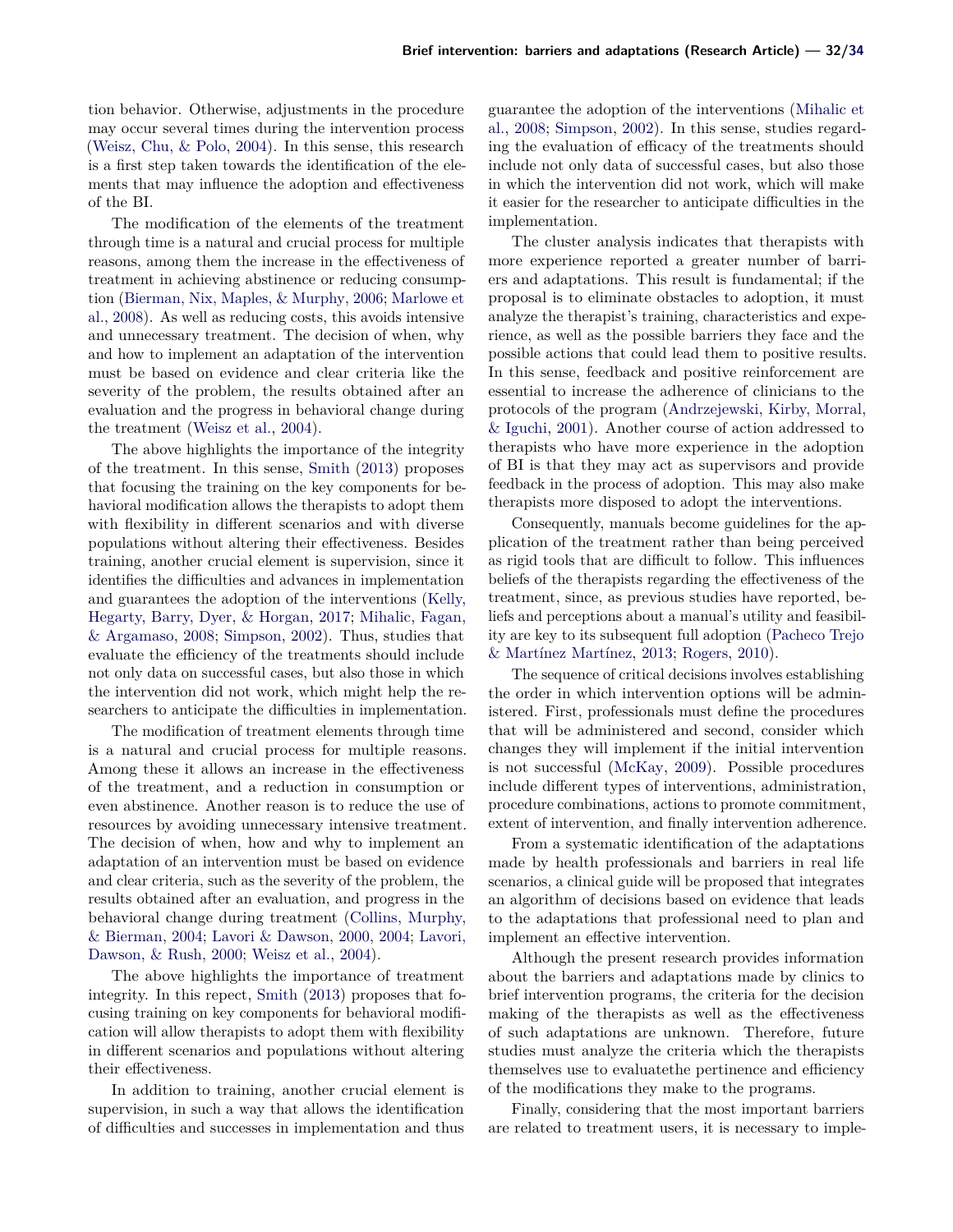ment the recommendation of the United States Institute of Medicine [\(McCarty, Greenlick, Lamb, et al.,](#page-6-20) [1998\)](#page-6-20) on conducting controlled clinical trials within the institution's facilities and not only at universities. This to ensure that the programs are clearly developed for clinical populations, considering their characteristics and possible associated problems. At the same time, they recommend conducting a constant and systematic evaluation of the BI programs and their possible adaptations through time in centers for addiction treatment [\(McCarty](#page-6-20) [et al.,](#page-6-20) [1998\)](#page-6-20).

Therefore, a pending task in these types of studies is to use diverse indicators to measure the adoption of brief intervention programs after more than 10 years of their dissemination and transfer in addiction treatment centers in the country. Although the results of the present study reveal that therapists make modifications to BI, there is no data related to the systematicity with which these modifications are applied nor of their efficiency. A key element for a successful transfer and adoption of an intervention is to maintain the efficacy level in results found in controlled studies.

# **References**

- <span id="page-6-16"></span>Andrzejewski, M. E., Kirby, K. C., Morral, A. R., & Iguchi, M. Y. (2001). Technology transfer through performance management: The effects of graphical feedback and positive reinforcement on drug treatment counselors' behavior. *Drug and Alcohol Dependence*, *63*(2), 179–186.
- <span id="page-6-6"></span>Bierman, K. L., Nix, R. L., Maples, J. J., & Murphy, S. A. (2006). Examining clinical judgment in an adaptive intervention design: The fast track program. *Journal of Consulting and Clinical Psychology*, *74*(3), 468.
- <span id="page-6-12"></span>Collins, L. M., Murphy, S. A., & Bierman, K. L. (2004). A conceptual framework for adaptive preventive interventions. *Prevention Science*, *5*(3), 185–196.
- <span id="page-6-4"></span>CONADIC. (2008). *Modelo de atención UNEME-CAPA centros de atención primaria en adicciones "Nueva Vida".* Centro Nacional para la prevención y el control de las adicciones. México. D.F..
- <span id="page-6-0"></span>Doheny-Farina, S. (1992). *Rhetoric, innovation, technology: Case studies of technical communication in technology transfers*. MIT Press.
- <span id="page-6-3"></span>Horigian, V. E., Espinal, P. S., Alonso, E., Verdeja, R. E., Duan, R., Usaga, I. M., … Feaster, D. J. (2016). Readiness and barriers to adopt evidence-based practices for substance abuse treatment in México. *Salud Mental*, *39*(2), 77–84.
- <span id="page-6-9"></span>Kelly, P., Hegarty, J., Barry, J., Dyer, K. R., & Horgan, A. (2017). A systematic review of the relationship between staff perceptions of organizational readiness to change and the process of innovation

adoption in substance misuse treatment programs. *Journal of Ssubstance Abuse Treatment*, *80*, 6–25.

- <span id="page-6-13"></span>Lavori, P. W., & Dawson, R. (2000). A design for testing clinical strategies: biased adaptive within-subject randomization. *Journal of the Royal Statistical Society: Series A (Statistics in Society)*, *163*(1), 29–38.
- <span id="page-6-14"></span>Lavori, P. W., & Dawson, R. (2004). Dynamic treatment regimes: practical design considerations. *Clinical Trials*, *1*(1), 9–20.
- <span id="page-6-15"></span>Lavori, P. W., Dawson, R., & Rush, A. J. (2000). Flexible treatment strategies in chronic disease: clinical and research implications. *Biological Psychiatry*, *48*(6), 605–614.
- <span id="page-6-7"></span>Marlowe, D. B., Festinger, D. S., Arabia, P. L., Dugosh, K. L., Benasutti, K. M., Croft, J. R., & McKay, J. R. (2008). Adaptive interventions in drug court: A pilot experiment. *Criminal Justice Review*, *33*(3), 343–360.
- <span id="page-6-1"></span>Martínez-Martínez, K. I., Icaza, M. M., & Elena, M. (2013). Transferencia tecnológica en el área de adicciones: El programa de intervención breve para adolescentes, retos y perspectivas. *Salud Mental*, *36*(6), 505–512.
- <span id="page-6-2"></span>Martínez-Martínez, K. I., Trejo, P., Yolanda, A., Echeverría San Vicente, L., & Medina-Mora, M. E. (2016). Barreras en la transferencia de la tecnología: Un estudio cualitativo de las intervenciones breves y los centros de atención a las adicciones. *Salud Mental*, *39*(5), 257–265.
- <span id="page-6-20"></span>McCarty, D., Greenlick, M. R., Lamb, S., et al. (1998). *Bridging the gap between practice and research: Forging partnerships with community-based drug and alcohol treatment*. National Academies Press.
- <span id="page-6-19"></span>McKay, J. R. (2009). *Treating substance use disorders with adaptive continuing care.* American Psychological Association.
- <span id="page-6-10"></span>Mihalic, S. F., Fagan, A. A., & Argamaso, S. (2008). Implementing the LifeSkills Training drug prevention program: factors related to implementation fidelity. *Implementation Science*, *3*(1), 5.
- <span id="page-6-17"></span>Pacheco Trejo, A., & Martínez Martínez, K. (2013). El arte de ser terapeuta.? Qué hace efectiva una intervención en el consumo de drogas? *Enseñanza e Investigación en Psicología*, *18*(1).
- <span id="page-6-18"></span>Rogers, E. M. (2010). *Diffusion of innovations*. Simon and Schuster.
- <span id="page-6-11"></span>Simpson, D. D. (2002). A conceptual framework for transferring research to practice. *Journal of Substance Abuse Treatment*, *22*(4), 171–182.
- <span id="page-6-8"></span>Smith, T. (2013). What is evidence-based behavior analysis? *The Behavior Analyst*, *36*(1), 7–33.
- <span id="page-6-5"></span>Véliz, M. (2014). *Barreras del terapeuta en el uso de manuales* (Unpublished master's thesis). Universidad Autónoma de Aguascalientes.